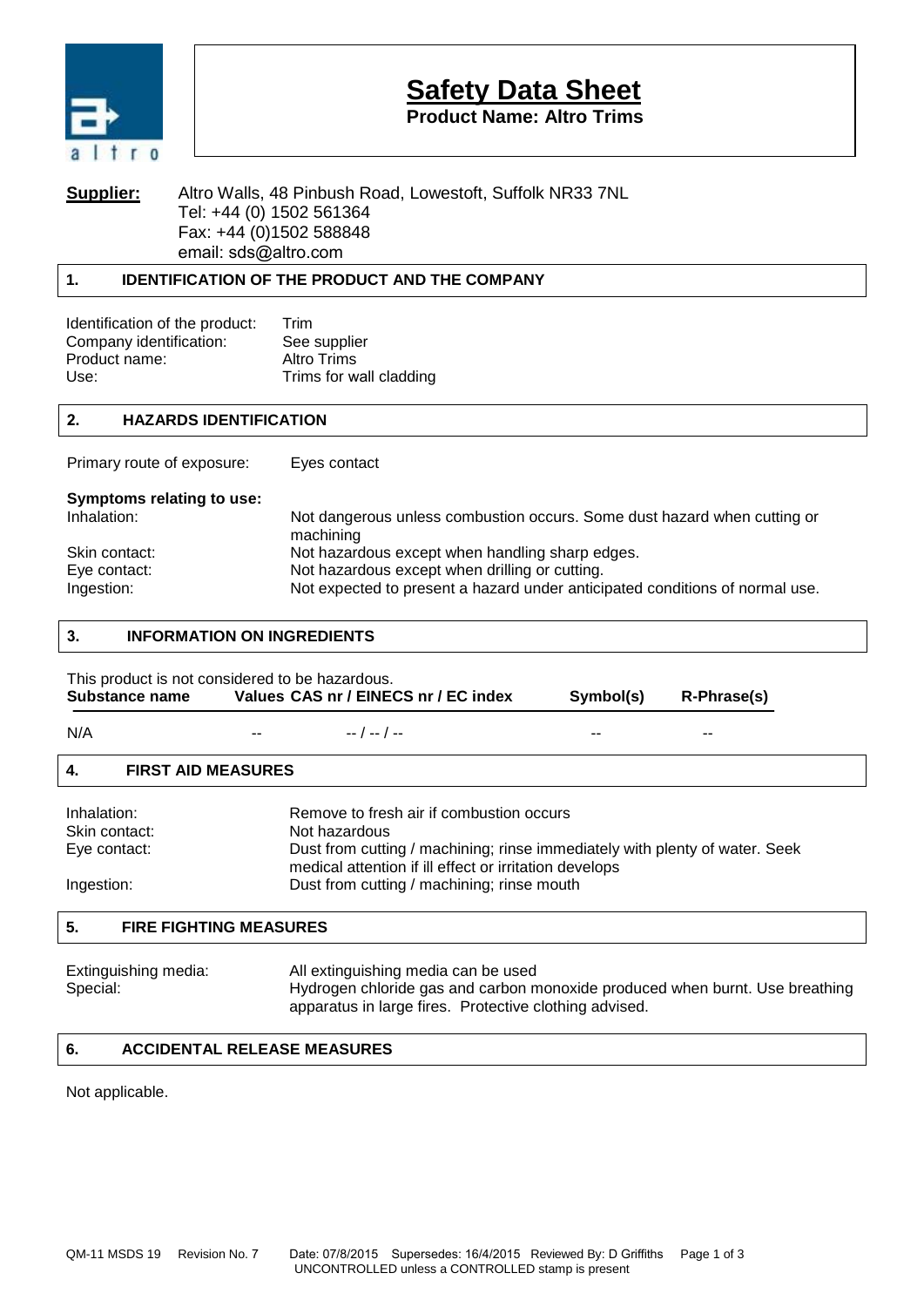

# **Safety Data Sheet**

**Product Name: Altro Trims**

#### **7. HANDLING AND STORAGE**

General: General: Seneral: No naked lights. No smoking. Precautions in handling and storage:

Storage: Store in ambient temperature of installation area Handling: Handle carefully to avoid sharp edges and corners. Wash hands and other exposed areas with mild soap and water before eating, drinking or smoking, and when leaving work.

#### **8. EXPOSURE CONTROLS / PERSONAL PROTECTION**

#### **Personal Protection**

| Respiratory protection: | Dust mask may be required when cutting / machining   |
|-------------------------|------------------------------------------------------|
| Ventilation:            | Ensure adequate ventilation when cutting / machining |
| Skin protection:        | Protective clothing and gloves recommended           |
| Eye protection:         | Safety glasses to be worn when cutting / machining   |

**Industrial Hygiene -** Wash at the end of each work shift and before eating, drinking, smoking, and using the toilet. Wash immediately if skin becomes contaminated. Immediately remove any clothing that becomes wet or contaminated. Isolate contaminated clothing and wash before reuse. **DO NOT SMOKE IN WORK AREA!**

#### **9. PHYSICAL AND CHEMICAL PROPERTIES**

| Physical state:      | Solid trims |
|----------------------|-------------|
| Odour:               | Negligible  |
| Solubility in water: | Insoluble   |

#### **10. STABILITY AND REACTIVITY**

Hazardous decomp.products: Hydrogen chloride and carbon monoxide when burns Hazardous properties: None under normal conditions. Stable.

#### **11. TOXICOLOGICAL INFORMATION**

Rat oral LD50 [mg/kg]: No data available

#### **12. ECOLOGICAL INFORMATION**

LC50-96 Hour – fish [mg/l]: No data available

#### **13. DISPOSAL CONSIDERATIONS**

Disposal: Dispose in a safe manner in accordance with local / national regulations.

#### **14. TRANSPORT INFORMATION**

General information: Not classified